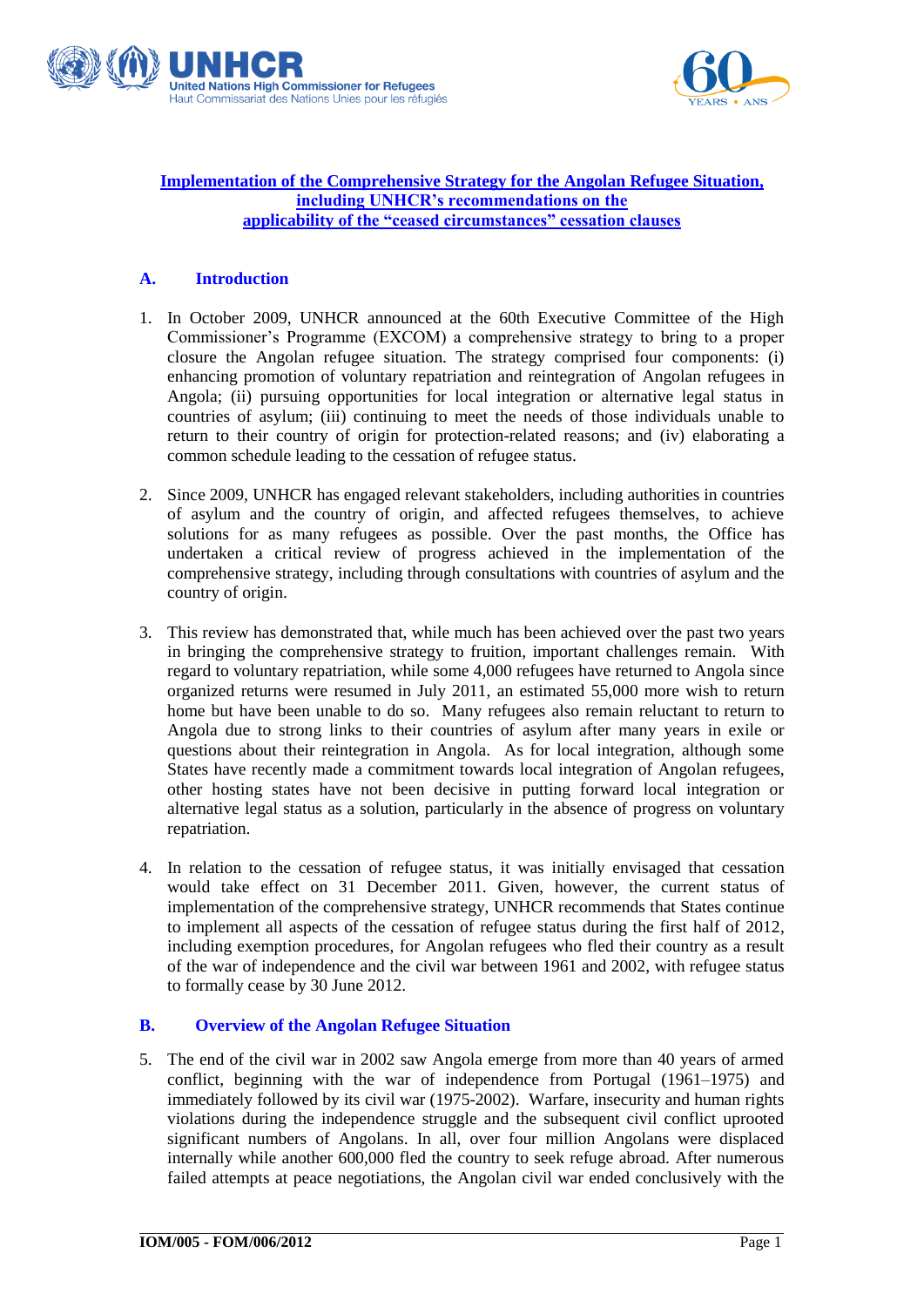signing of the Luena Memorandum of Understanding on 4 April 2002 between the Government of the Republic of Angola and the National Union for the Total Independence of Angola (UNITA).

6. As of end of 2011, there were some 131,300 Angolan refugees and 730 asylum seekers still in exile. In Africa, the Democratic Republic of Congo (DRC) was hosting the largest number of Angolan refugees (78,087), followed by Zambia (23,160), Namibia (5,950), South Africa (5,800), the Republic Congo (830), Botswana (500) and others. Nearly all Angolan refugees in the region were granted refugee status on a 'prima facie' basis under Article 1 (2) of the 1969 OAU Convention, having fled as a result of the conflicts that affected Angola between 1961 and 2002.

#### **C. Status of the Comprehensive Strategy**

- 7. On 4 October 2011, taking advantage of the presence of high level government officials at the  $62<sup>nd</sup>$  Session of UNHCR's Executive Committee, the Office organized a side meeting with States hosting Angolan refugees and the country of origin to review the state of progress, challenges and next steps in the realization of the Comprehensive Strategy for Angolan refugees. Representatives of the governments of Angola, Botswana, the Democratic Republic of Congo, Namibia, the Republic of Congo, and Zambia participated, as did representatives of UNHCR, including the Director of the Africa Bureau. Bi-lateral discussions also took place between UNHCR and Government delegations on the margins of the Executive Committee session.
- 8. During these meetings, States uniformly validated the Comprehensive Strategy as a whole, agreeing to continue to work towards its full implementation. States also confirmed that repatriation and local integration remain the core solutions for the Angolan refugee situation under discussion. Particular note was made of the need to facilitate the return of the large number of Angolan refugees who wish to return to their home country.
- 9. The status of each of the main components of the comprehensive strategy for Angolan refugees and UNHCR's recommendations going forward are outlined below.

# **(i) Intensify efforts to promote voluntary repatriation**

- 10. The greatest part of the Angolan refugee population has, since the end of the conflict in 2002, returned home. Between 2002 and 2007, an estimated 450,000 refugees voluntarily returned to Angola. Spontaneous returns followed, in some cases with UNHCR support, with 12,770 Angolan refugees returning in 2008, 2,334 in 2009 and 273 in 2010. Over the past year, the Government of Angola has held various tripartite repatriation meetings with host Governments and UNHCR1 to facilitate the continued return and reintegration of Angolan refugees from countries of asylum. Organized returns resumed in July 2011, some 3,600 refugees returning home by the end of the year.
- 11. UNHCR's monitoring of refugee returns has indicated that returnees have reintegrated reasonably well into their home communities. The Government of Angola has undertaken various measures to create reception and reintegration capacity in the country. Returnees are, however, in some instances faced with socio-economic problems impeding meaningful access to basic services, such as health and education, similar to those faced by other Angolans. During the 4 October 2011 side meeting with countries of asylum in

-

<sup>&</sup>lt;sup>1</sup> Tripartite meetings between the Government of Angola, countries of asylum and UNHCR include: the Fourth and Fifth Tripartites with the Government of the DRC (6–8 June 2011 and 24-25 October 2011), the Sixth Tripartite with the Government of Zambia (9 September 2011), and the Second Tripartite with the Government of the Republic of Congo (18–19 October 2011).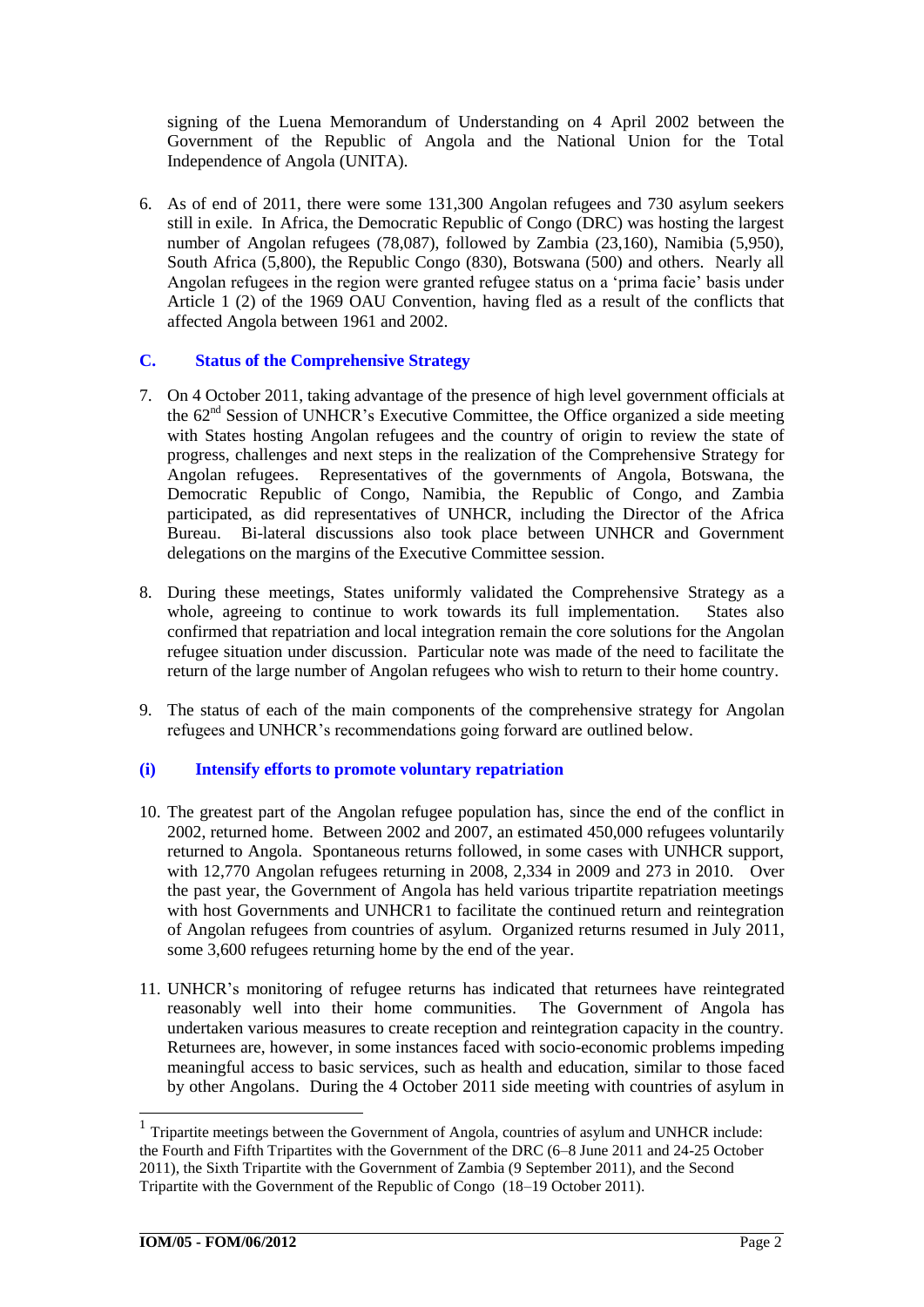the region and the country of origin, voluntary repatriation was reaffirmed as a central component of the comprehensive strategy. States reiterated, however, the importance of investing greater efforts in the reintegration of Angolan refugees to make return more sustainable.

- 12. In view of the above, UNHCR recommends that the following next steps be taken:
	- a) UNHCR, countries of asylum, the country of origin and other partners to continue to work actively and decisively in promoting voluntary repatriation and facilitating the voluntary return of Angolan refugees, in particular the estimated 55,000 Angolan refugees who have already indicated an interest in repatriation.
	- b) Countries of asylum, the country of origin and other partners to implement, as soon as possible and in close coordination with UNHCR, information campaigns and outreach to furnish refugees with the options available to them so that they can make informed decisions.
	- c) In promoting returns, relevant actors to increase dialogue with Angolan refugee communities, address any misinformation, and establish confidence-building measures encouraging further returns.
	- d) The Government of Angola, with the support of the international community, to maintain and enhance its commitment to supporting the sustainable voluntary return and reintegration of Angolan refugees.
	- e) Angolan refugees wishing to repatriate voluntarily to receive assistance to help them reintegrate upon return.

# **(ii) Pursue opportunities for local integration or alternative legal status in countries of asylum**

- 13. Some Angolan refugees may wish to continue to remain, reside or integrate in the countries where they have thus far enjoyed asylum. Many Angolan refugees are longterm residents in their countries of asylum. They have established family ties through marriage to nationals of the country of asylum or third-country nationals residing there. Many are contributing to the local economy. In such cases, UNHCR considers local integration or an alternative legal status to be the most appropriate durable solution.
- 14. Since the Comprehensive Strategy was adopted in October 2009, certain progress has been made in securing local integration for Angolan refugees in countries of asylum. Most significantly, the Government of Zambia recently committed to locally integrating some 10,000 long-staying Angolan refugees on its territory. Elsewhere, citizenship, permanent or long stay legal status has been granted to a limited number of refugees, including refugee spouses and children of host country nationals, refugees with professional skills, and other long-term residents. It should be noted in this regard that Angolan law does not permit citizens to hold dual nationality.
- 15. Despite these positive examples, challenges in securing greater opportunities for local integration remain. Broadly speaking, governments in countries of asylum have yet to step forward with concrete offers of local integration for Angolan refugees generally, or to define the categories of refugees who may be eligible for this solution, many being reluctant to commit to local integration options absent clear progress with regard to voluntary repatriation.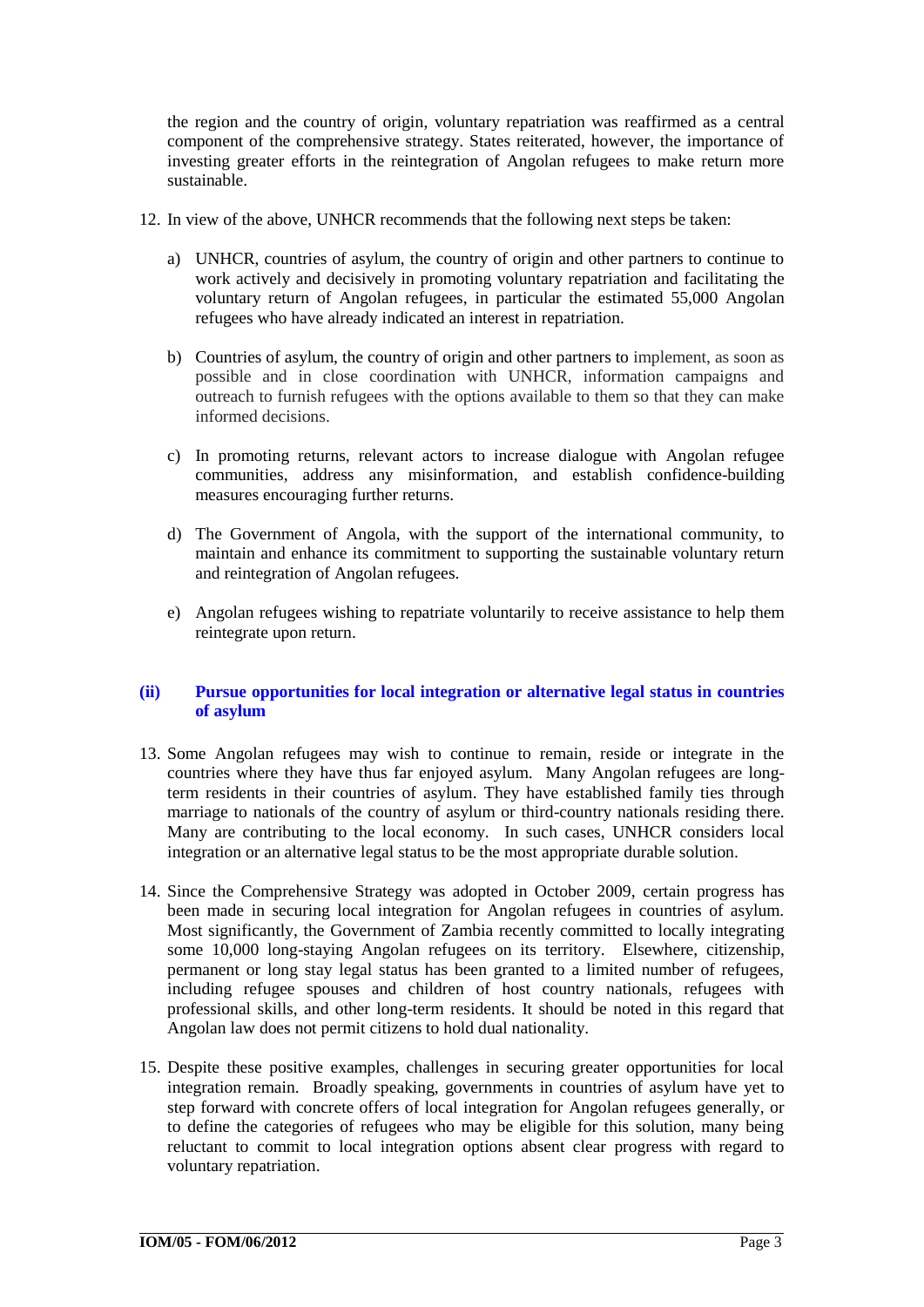- 16. During the consultative and bi-lateral meetings with States that took place in October 2011, State delegations broadly agreed on the need to accommodate, to the extent possible, the strong ties that many refugees had established in their countries of asylum. They also noted, however, the significant challenges that they, as host States, confront in this regard, including scarcity of land and lack of resources to ensure adequate integration.
- 17. In view of the above, UNHCR recommends that the following next steps be taken:
	- a) Countries hosting Angolan refugees to favorably consider the granting of naturalization or an alternative legal status to refugees with strong family, social and economic ties to their countries, consistent with Executive Committee Conclusion No. 69 (XLIII) (1992) on "Cessation of Status". UNHCR to take steps to confirm or secure with the concerned countries appropriate arrangements that will enable refugees seeking to remain to do so.
	- b) States, with UNHCR support, as necessary, to apprise refugees who wish to remain, reside or integrate in countries of asylum of their legal entitlements or options that may be available to them under national laws.
	- c) The Government of Angola to provide national passports, consular cards or relevant documentation to Angolan refugees in countries of asylum so as to facilitate the issuance of residence and work permits by those countries in a timely manner.
	- d) Recognizing the costs associated with local integration, UNHCR to support countries of asylum with local integration efforts to the extent funding is available. UNHCR and countries of asylum to advocate with donor countries to make available increased funds for this critical element of the comprehensive strategy.

# **(iii) Elaborate a common schedule leading to the definitive cessation of refugee status, while continuing to meet the needs of those unable to return to their country of origin for protection-related reasons**

- 18. The application of the "ceased circumstances" cessation clauses is an end point to the comprehensive strategy. As noted above, UNHCR recommends that States implement all aspects of the cessation of refugee status, including exemption procedures, for Angolan refugees who fled their country as a result of the conflicts between 1961 and 2002, during the first half of 2012, with refugee status to formally cease by 30 June 2012.
- 19. The paragraphs below elaborate in greater detail UNHCR's recommendation on the applicability of the "ceased circumstances" cessation clauses to the current Angolan refugee population.
- **D. Applicability of "Ceased Circumstances" Cessation Clauses to Refugees from Angola**

# **Rationale and scope of cessation**

# **(i) General**

20. Both the 1951 Refugee Convention and the 1969 OAU Refugee Convention provide for the cessation of refugee status when positive changes have taken place in the country of nationality (or country of habitual residence) such that the causes of refugee flight no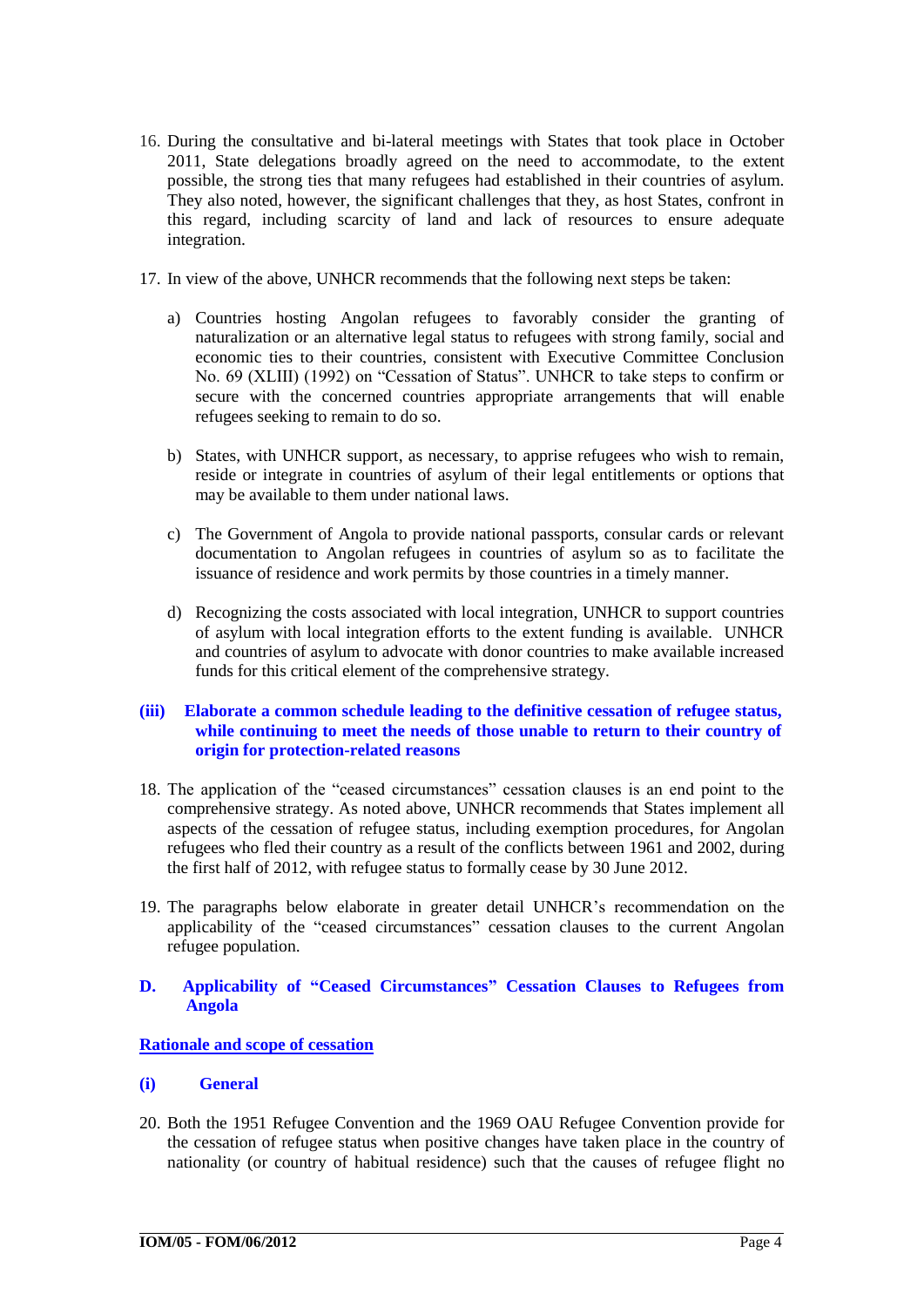longer exist. The changes that have occurred must be of a fundamental and durable character.

21. Cessation is not invoked in an open-ended manner, with the intention of declaring that a country no longer produces refugees. Rather, application of the cessation clauses is generally fixed to specific events, against which "fundamental and durable changes" can be measured. A declaration of cessation should not serve as an automatic bar to refugee claims, either at the time of the declaration or subsequent to it, and asylum-seekers from that country should continue to have their claims fully and fairly considered.

### **(ii) Rationale**

- 22. From 1961 to 2002, a period of more than 40 years, Angola was immersed in armed conflict. The war of independence from Portugal lasted from 1961 to 1975, only to be immediately followed by a civil war between the Government of Angola and rebel forces. During this time, millions of Angolans were displaced, with some 600,000 fleeing the country to seek refuge abroad.
- 23. The Angolan civil war ended conclusively with the signing of the Luena Memorandum of Understanding on 4 April 2002 between the Government of the Republic of Angola and the National Union for the Total Independence of Angola (UNITA). Since the Luena agreement of 2002, Angola has enjoyed relative peace and tranquility, with the exception of Cabinda Province where sporadic violence in relation to a secessionist movement has occurred.
- 24. The first post-war legislative elections in Angola were held in 2008 and resulted in a decisive victory for the ruling party, the Popular Movement for the Liberation of Angola (MPLA). The results were accepted by UNITA, which became the main opposition party. A new Constitution was adopted in early 2010, introducing a set of core values and principles including respect for the rule of law and fundamental human rights. There has been steady progress in the restoration of the social and economic infrastructure and services. The Government is implementing a programme of decentralization for public services and has begun to allocate resources for development throughout the country, including in remote rural areas.
- 25. Reflecting these positive developments, the greatest part of the Angolan refugee population has returned home. Between 2002 and December 2011, some 470,000 Angolan refugees repatriated to Angola, the majority of whom assisted by UNHCR.

#### **(iii) Scope of cessation**

26. Based on an in-depth analysis of the fundamental developments that have occurred in Angola over the past nine years, together with consultations with the principal countries of asylum and the country of origin, UNHCR considers that the refugee status of Angolan refugees who fled the country as a result of the conflicts between 1961 and 2002, can now be brought to an end pursuant to the "ceased circumstances" cessation clauses contained in paragraphs  $6(A)(e)$  and (f) of the UNHCR Statute, Article 1C(5) and (6) of the 1951 Convention relating to the Status of Refugees (the "1951 Convention"), and Article I(4)(e) of the 1969 Organization of African Unity Refugee Convention (the "1969 OAU Convention").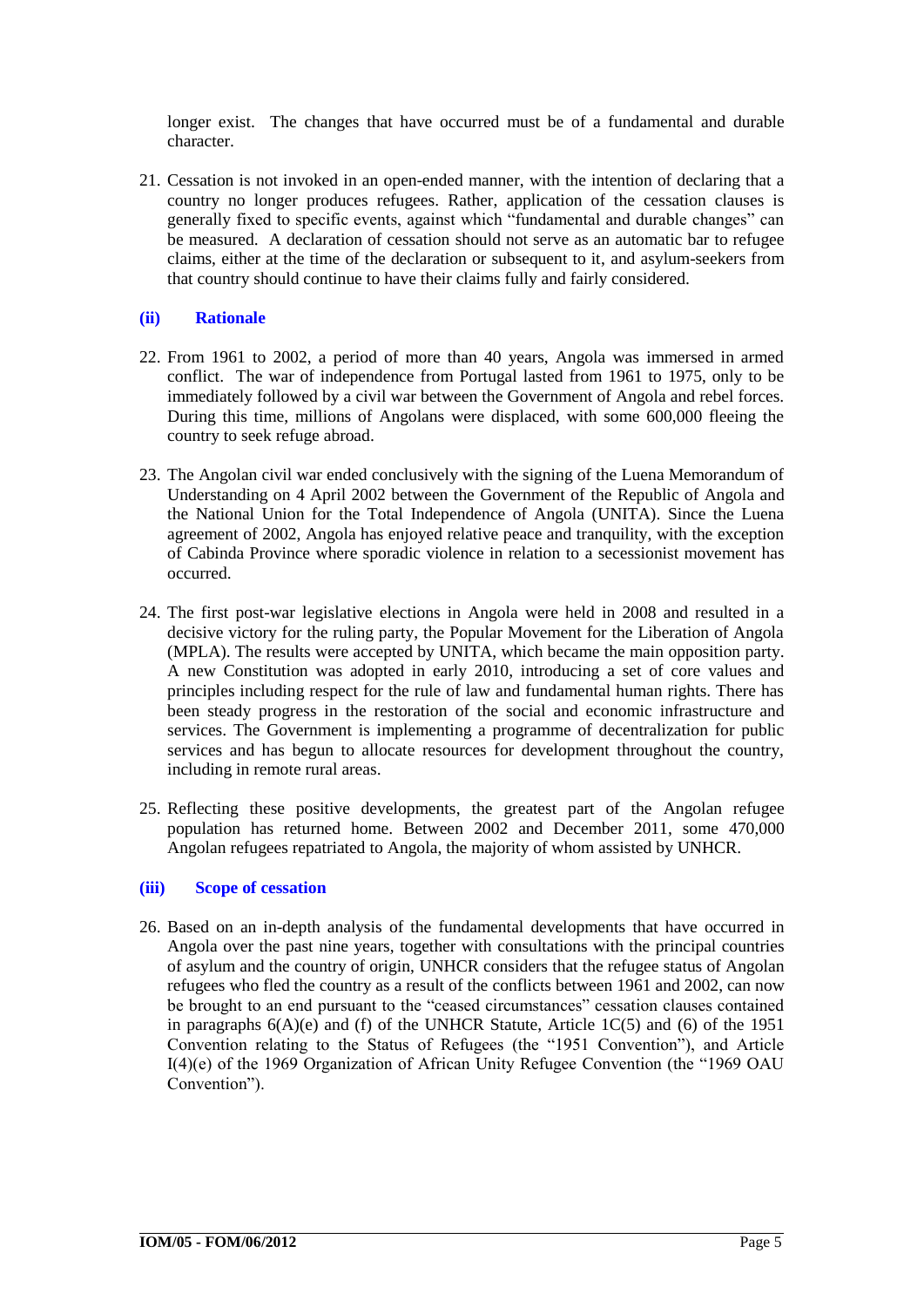# **Legal and practical consequences of cessation**

#### **(i) Declarations of cessation and entry into force of cessation**

- 27. UNHCR recommends that States implement during the first half of 2012 all aspects of cessation of refugee status, including exemption procedures, for Angolan refugees who fled their country as a result of the conflicts between 1961 and 2002, with refugee status to formally cease by 30 June 2012. To this end, States should declare cessation of refugee status as soon as possible, including making known to refugees the date of its entry into force, i.e., 30 June 2012. UNHCR is ready to provide technical advice to States in this regard, including in relation to the implementation of the exemption procedures (see paragraphs 29-32 below).2
- 28. The date for the coming into effect of the cessation of refugee status may arrive before arrangements for voluntary return and/or the provision of alternative legal status will have been completed. In such situations, a suspension of cessation could be considered such that persons concerned would continue to benefit from protection as refugees, including protection from *refoulement*, until the pertinent arrangements are fully implemented. Suspension of a cessation declaration would amount to a temporary stay of the decision to cease status, and, consistent with general administrative law principles, should be timelimited. Suspension of the cessation declaration is not to be confused with the suspensive effect of an application for exemption, explained further below.

#### **(ii) Exemption procedures**

- 29. Based on the earlier-cited provisions of the 1951 Refugee Convention and other instruments, and in line with established principles of international refugee law, there are two categories of Angolan refugees falling within the scope of cessation for whom cessation would not apply: (a) those who continue to have a well-founded fear of persecution; and (b) those who have "compelling reasons arising out of previous persecution" for refusing to avail themselves of the protection of the country of origin.<sup>3</sup>
- 30. While Angolan refuges generally should be able to avail themselves of the protection of their country of origin, UNHCR recognizes that the situation of those originating from Cabinda Province requires special consideration. Cabinda Province has been affected by an insurgency, dating back to 1975, led by separatist groups. Bearing in mind the distinct dynamics in Cabinda Province, UNHCR recommends that States implement simplified exemption procedures for Angolan refugees originating from the Province. UNHCR will provide further information and guidance on the modalities of simplified procedures.<sup>4</sup>
- 31. In cases where UNHCR, government counterparts or partners have knowledge of specific individuals who may continue to need international protection, they may affirmatively approach and counsel such persons regarding their right to seek exemption from application of the cessation clauses.
- 32. A request for exemption has a suspensive effect on the application of the cessation decision. Accordingly, Angolan refugees who have lodged such applications, but whose

 2 See, UNHCR, *Guidelines on Exemption Procedures in respect of Cessation Declarations*, December 2011, available at: [http://www.unhcr.org/refworld/pdfid/4eef5c3a2.pdf.](http://www.unhcr.org/refworld/pdfid/4eef5c3a2.pdf)

 $3 \text{ Article } 1C(5) \text{ and } (6), 1951 \text{ Convention.}$ 

<sup>4</sup> See, in particular Part 6.3, *Guidelines on Exemption Procedures in respect of Cessation Declarations*, December 2011, available at[: http://www.unhcr.org/refworld/pdfid/4eef5c3a2.pdf](http://www.unhcr.org/refworld/pdfid/4eef5c3a2.pdf)